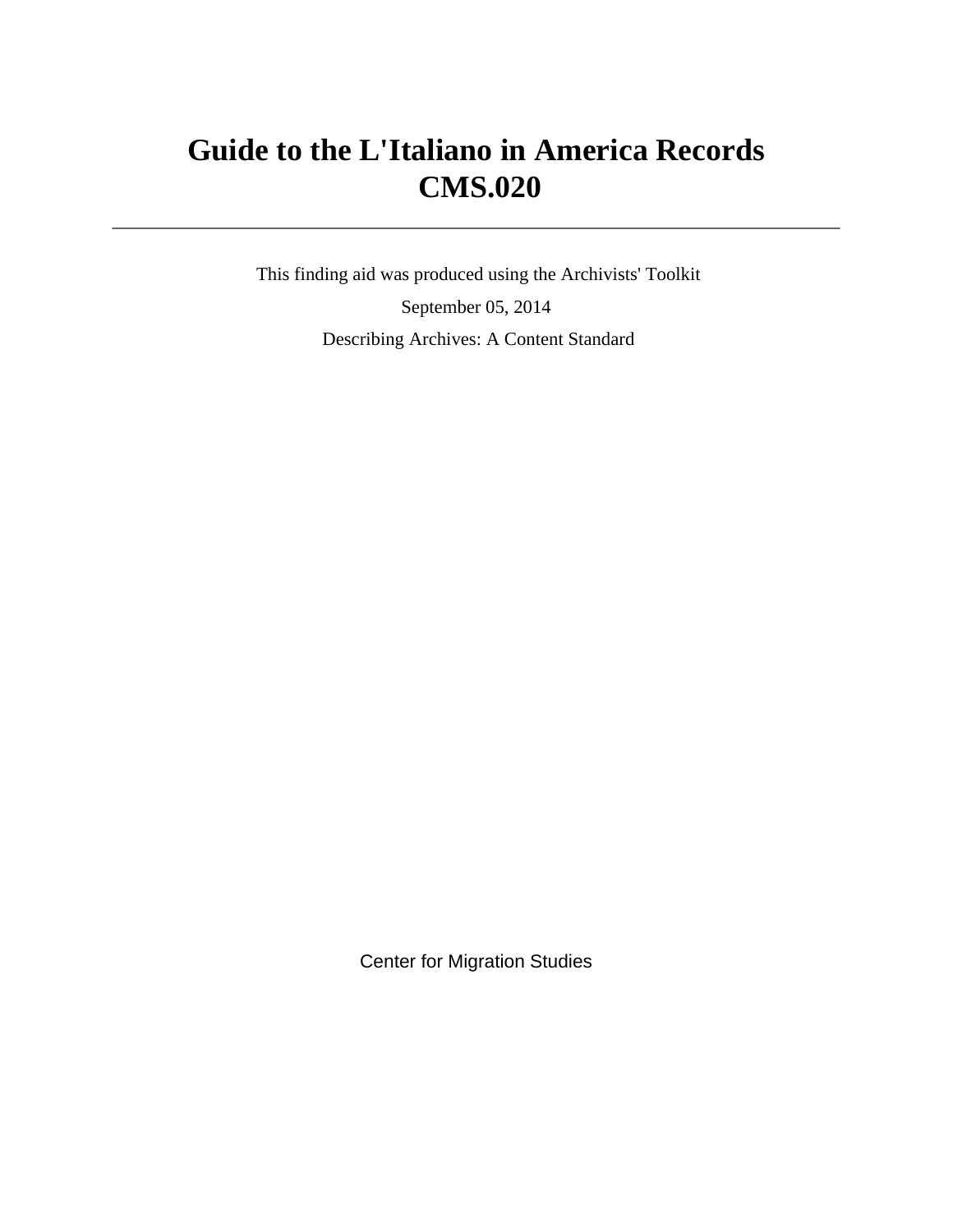## **Table of Contents**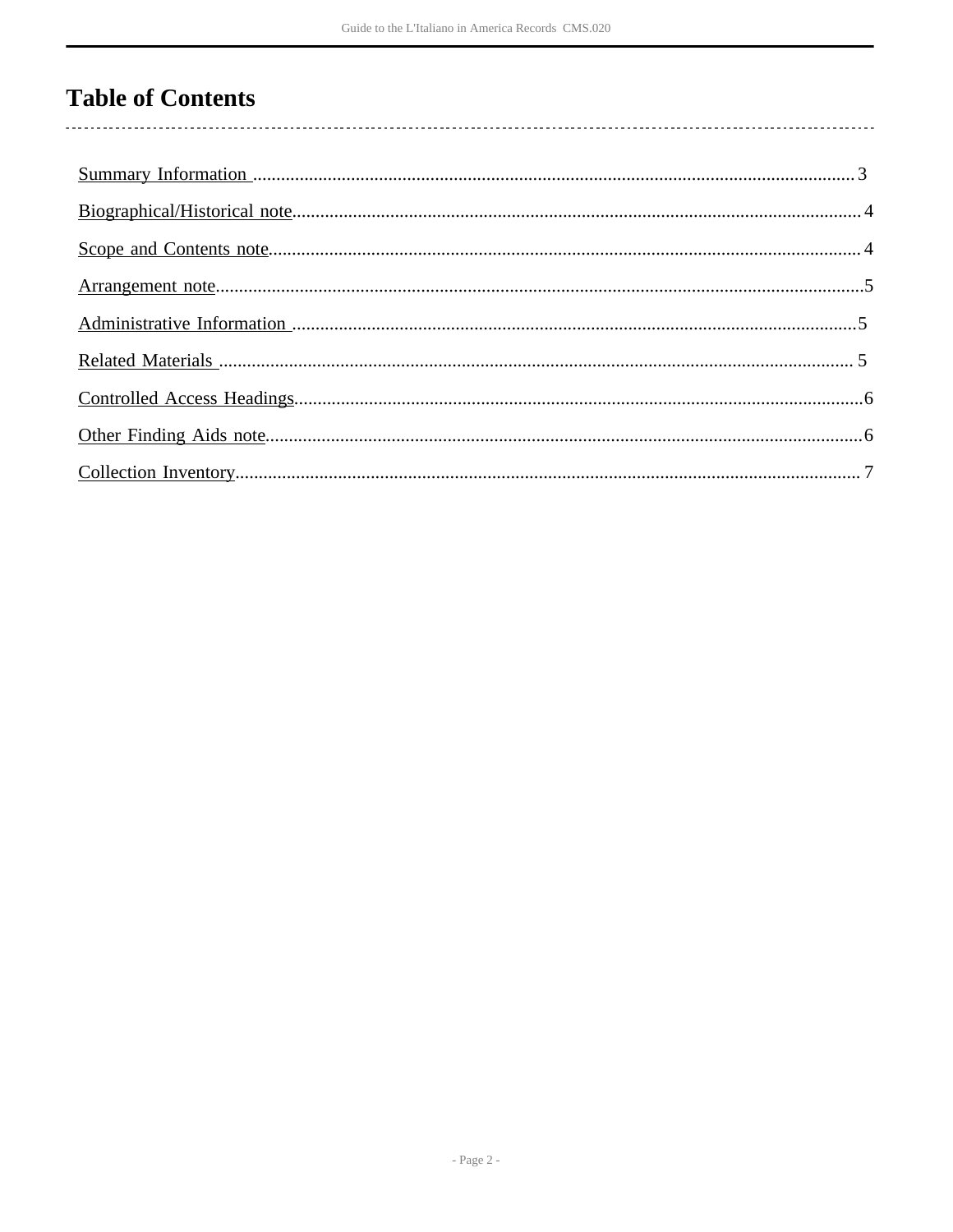### <span id="page-2-0"></span>**Summary Information**

| <b>Repository</b> | <b>Center for Migration Studies</b>   |
|-------------------|---------------------------------------|
| <b>Creator</b>    | L'Italiano in America.                |
| <b>Title</b>      | L'Italiano in America Records         |
| Date [inclusive]  | 1916-1929                             |
| <b>Extent</b>     | 0.25 Linear feet in one document box. |
| Language          | English                               |

**Language of Materials note** The collection is in Italian.

**Abstract** *L'Italiano in America* was an Italian language Catholic newspaper launched in New York in 1894, At the time of its inception it had the moral and financial backing of the Diocesan Council for Italian Affairs. Between 1916 and 1920, the newspaper's office was at 81 Centre Street. The editor in chief was Mario De Biasi and the treasurer Reverend Antonio Demo. The newspaper referred to itself at this time as "the largest Italian Catholic newspaper in the United States. Its circulation in 1917 was 5,200, however, it seems to have been plagued by recurrent deficits. This small collection consists of weekly salary statements, records of receipts, and disbursements, and some correspondence, documenting the business aspect of the publication process.

#### **Preferred Citation note**

Center for Migration Studies of New York; Italiano in America Records (CMS 020); Box; Folder.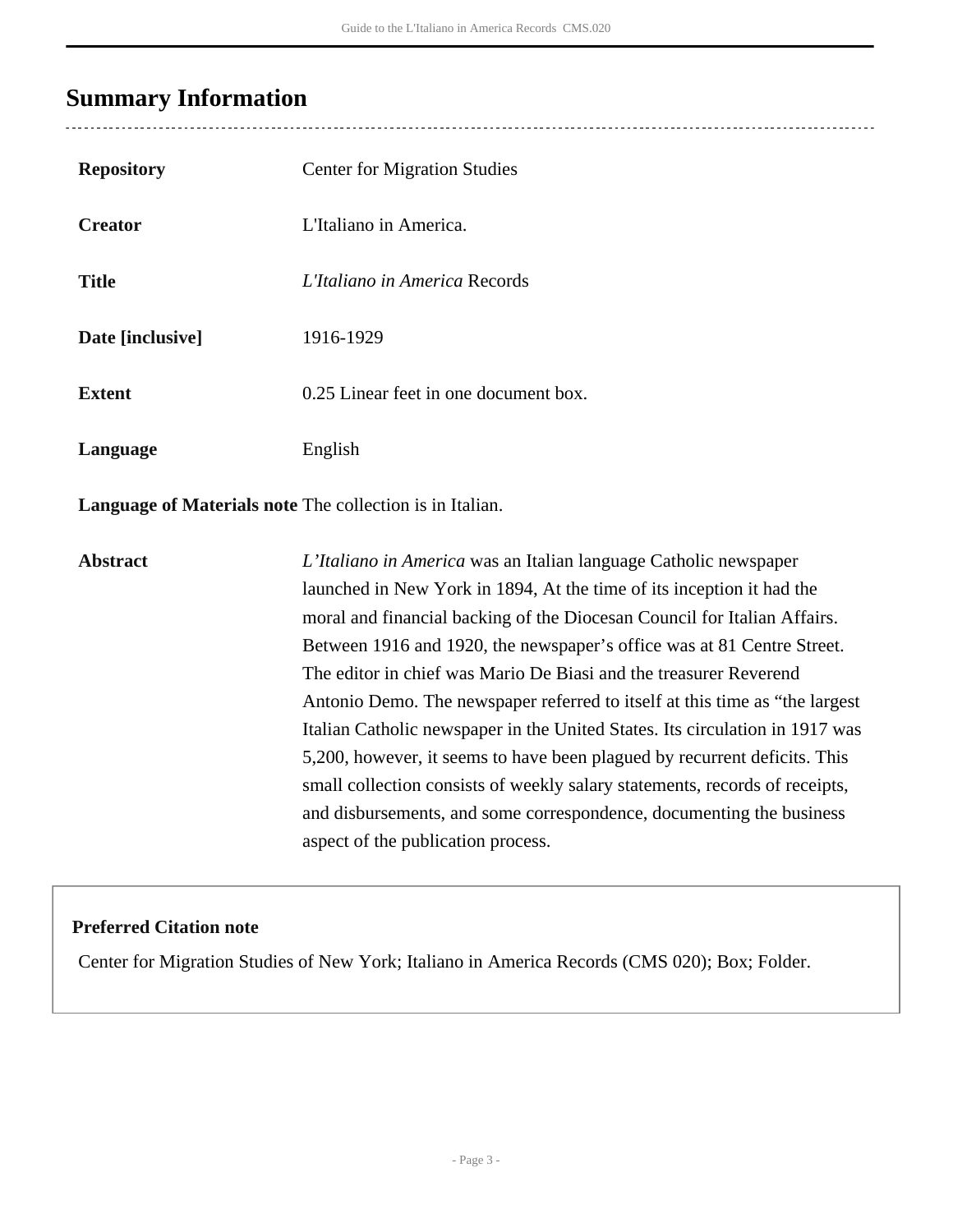### <span id="page-3-0"></span>**Biographical/Historical note**

L'Italiano in America began in 1894 as a project of the Archdiocese of New York's Diocesan Council for Italian Affairs. An Italian-American Roman Catholic newspaper, it occupied out of various offices: by 1916, its headquarters were at 81 Centre Street; in 1918 it moved to 265 Broadway. By 1916, the editor in chief was Mario De Biasi, a lay man and one of the three De Biasi brothers who had emigrated from Italy and found work in New York's Italian-American print journalism field. By 1920,the editor was the Italian clergyman, Giuseppe L. Grivetti. The treasurer in this period was Father Antonio Demo, long-time pastor of Our Lady of Pompei Church in Greenwich Village in New York City. The newspaper referred to itself as "the largest Italian Catholic newspaper in the United States." The largest circulation achieved was 5,200 in 1917.

### <span id="page-3-1"></span>**Scope and Contents note**

CMS.020 documents, by financial statements, bills, receipts, payrolls and correspondence, the administration of an Italian-American Roman Catholic newspaper. The newspaper *L'Italiano in America* operated between 1894 and 1920; this collection documents the years 1916 and 1920.

The collection allows researchers to see connections between clergy and laity, religious and secular life, and between Italians and Italian Americans. L'Italiano in Amreica was founded in 1894 as a project of the Archdiocese of New York's Diocean Council for Italian Affairs. The position as editor swung between laity and clergy, and between people based in New York and people who were in New York but who were based in Italy. In 1916, L'Italiano in America's editor was Mario Di Biasi, a member of a family of Italian immigrants who had found work in print journalism in New York, but by 1918 the editorship had gone to an Italian clergyman who was in New York, Giuseppe L. Grivetti. These particular records were saved because *L'Italiano in America*'s treasurer at the time was the formidable record-keeper Father Antonio Demo, pastor of Our Lad of Pompei; the records, though, are the only evidence of a connection between Demo and New York's leading Italian-American journalism family.

The papers also support a chronology of assimilation. Even in the early twentieth century the Italian-American community could not support multiple newspapers. *L'Italiano in America* struggled with both circulation and finances, and ceased publication in the 1920s, to be succeeded by publications such as the Brooklyn-based Italian-American Roman Catholic newspaper *Il Crociato*, published by Mario De Biasi's brother Carlo.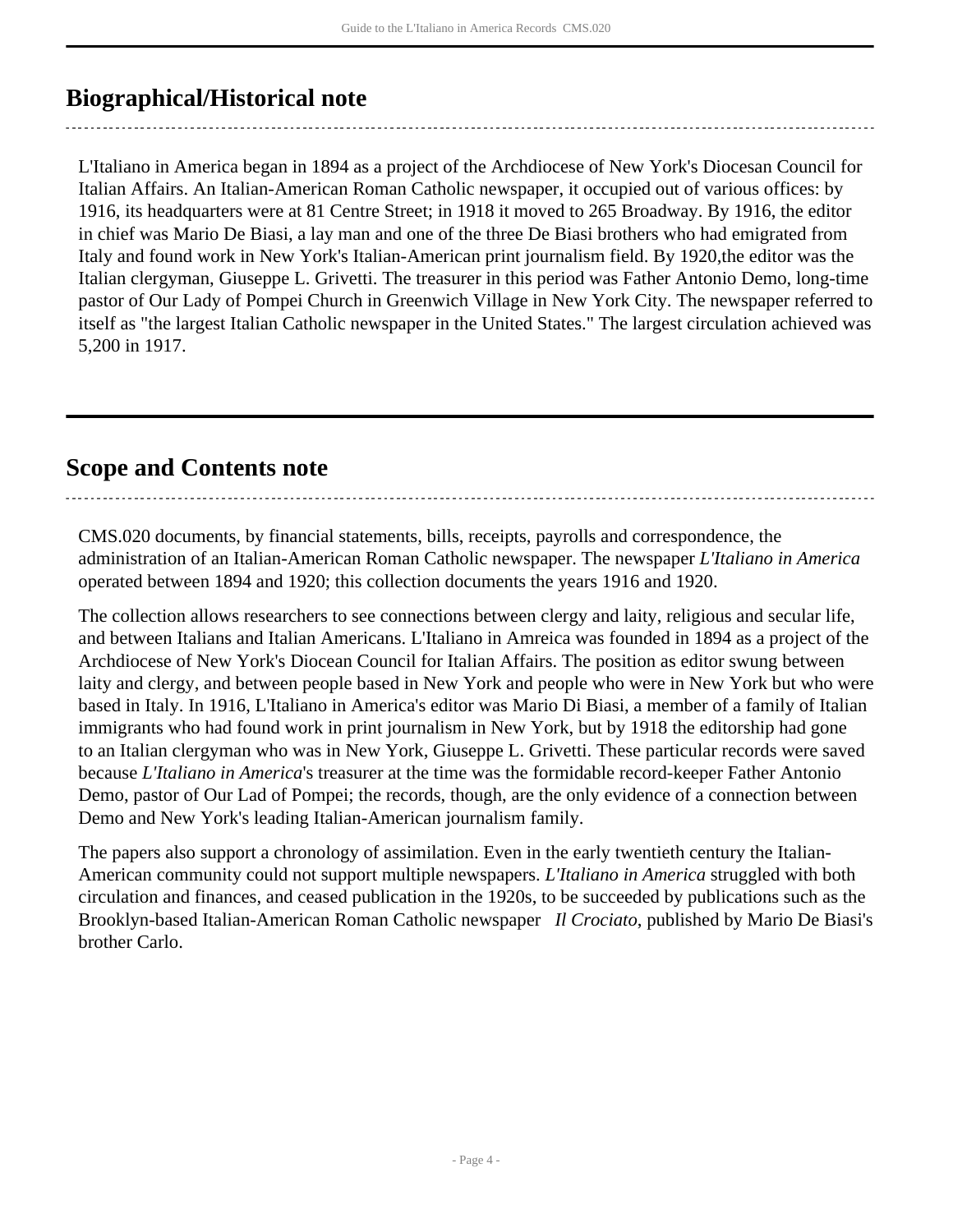### <span id="page-4-0"></span>**Arrangement note**

CMS.020 consists of seven folders, each containing a different kind of financial records, arranged alphabetically.

### <span id="page-4-1"></span>**Administrative Information**

#### **Publication Information**

Center for Migration Studies

#### **Conditions Governing Access note**

Open to researchers by appointment.

#### **Conditions Governing Use note**

Copyright is owned by the Center for Migration Studies. Permission to publish materials must be requested before use.

#### **Immediate Source of Acquisition note**

CMS.020 was transferred to the Center for Migration Studies from Our Lady of Pompei Catholic Church, 25 Carmine Street, New York, New York.

#### **Processing Information note**

In 2014, this collection was entered into the Archivists' Toolkit in compliance with DACS and folder descriptions were simplified from the original print finding aid. (The original finding aid is available in print upon request). Folder titles in the container list online may vary from the the physical folder titles.

### <span id="page-4-2"></span>**Related Materials**

#### **Related Archival Materials note**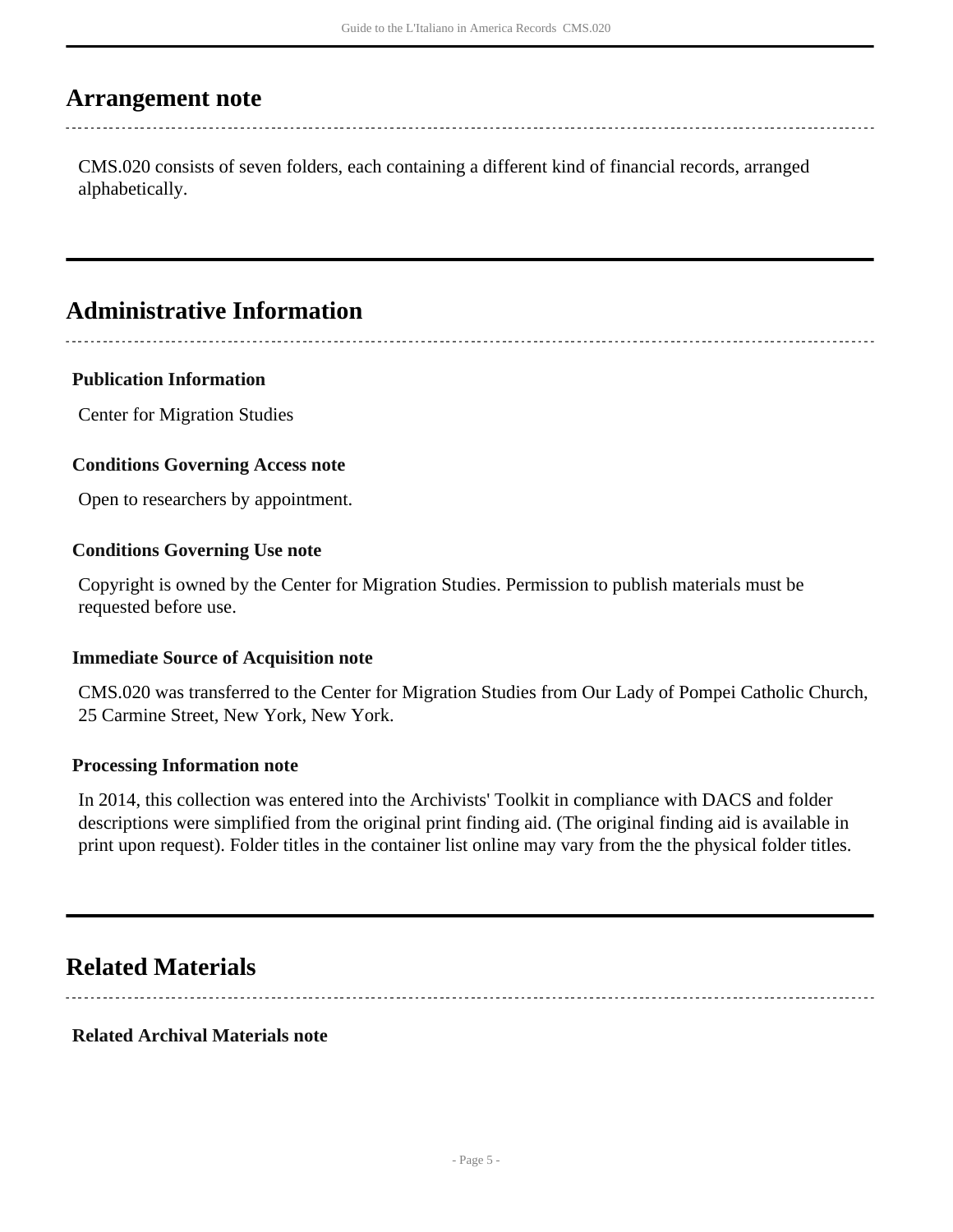Italiano in America's editor Mario De Biasi is represented in CMS.011, De Biasi Family Papers. Treasurer Father Antonio Demo is represented in CMS.037, Our Lady of Pompei Records. CMS also has a collection documenting a second New York (in this case Brooklyn) Italian-American Roman Catholic newspaper edited by a member of the De Biasi family, Mario's brother Carlo; the Crociato Records are in CMS.018.

### <span id="page-5-0"></span>**Controlled Access Headings**

**Subject(s)**

• Italian American newspapers

### <span id="page-5-1"></span>**Other Finding Aids note**

The original inventory is available in print upon request.